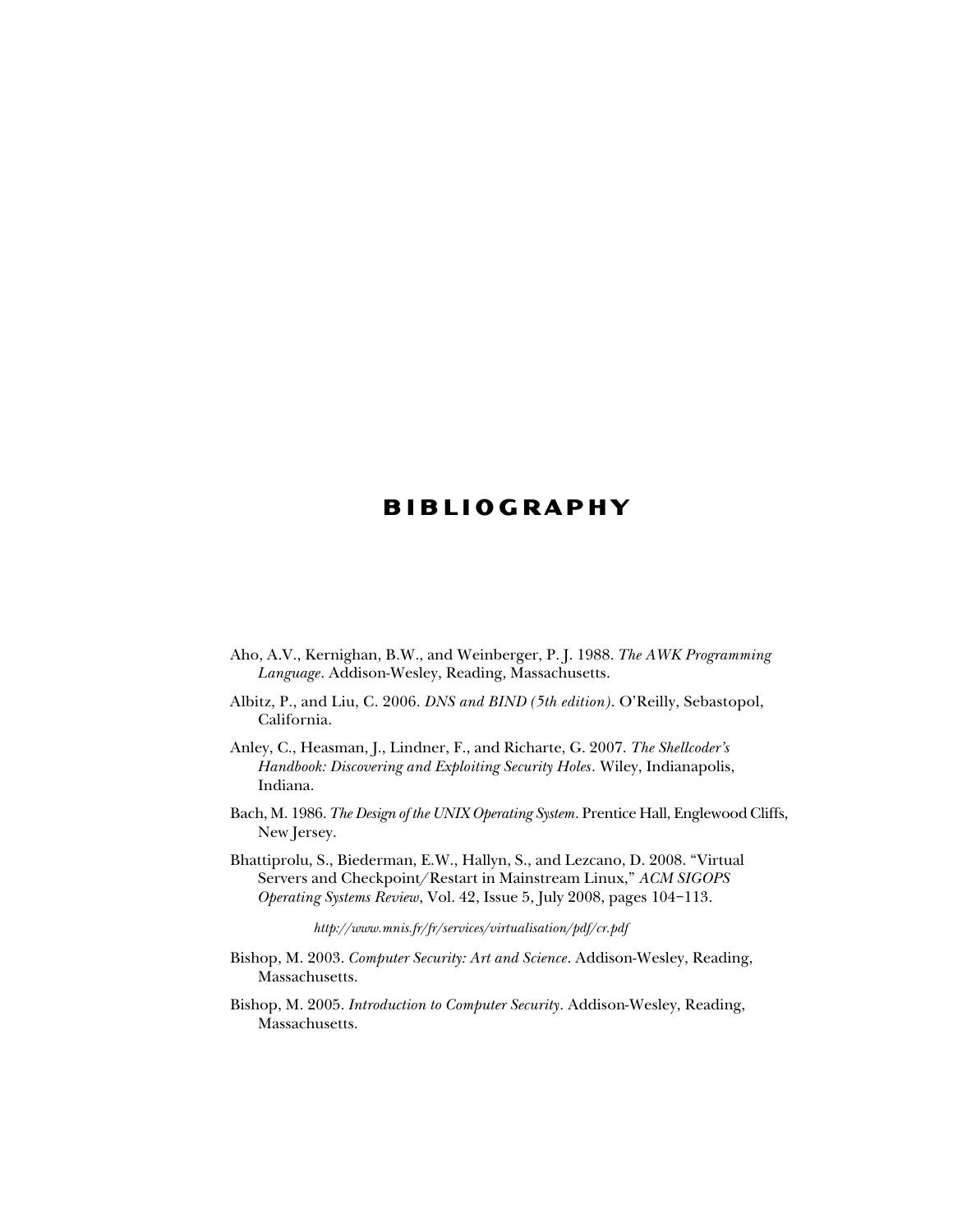Borisov, N., Johnson, R., Sastry, N., and Wagner, D. 2005. "Fixing Races for Fun and Profit: How to abuse atime," Proceedings of the 14th USENIX Security Symposium.

http://www.cs.berkeley.edu/~nks/papers/races-usenix05.pdf

- Bovet, D.P., and Cesati, M. 2005. Understanding the Linux Kernel (3rd edition). O'Reilly, Sebastopol, California.
- Butenhof, D.R. 1996. Programming with POSIX Threads. Addison-Wesley, Reading, Massachusetts.

Further information, as well as source code for the programs in this book, can be found at http://homepage.mac.com/dbutenhof/Threads/Threads.html.

Chen, H., Wagner, D., and Dean, D. 2002. "Setuid Demystified," Proceedings of the 11th USENIX Security Symposium.

http://www.cs.berkeley.edu/~daw/papers/setuid-usenix02.pdf

Comer, D.E. 2000. Internetworking with TCP/IP Vol. I: Principles, Protocols, and Architecture (4th edition). Prentice Hall, Upper Saddle River, New Jersey.

> Further information about the Internetworking with TCP/IP book series (including source code) can be found at http://www.cs.purdue.edu/homes/dec/netbooks.html.

- Comer, D.E., and Stevens, D.L. 1999. Internetworking with TCP/IP Vol. II: Design, Implementation, and Internals (3rd edition). Prentice Hall, Upper Saddle River, New Jersey.
- Comer, D.E., and Stevens, D.L. 2000. Internetworking with TCP/IP, Vol. III: Client-Server Programming and Applications, Linux/Posix Sockets Version. Prentice Hall, Englewood Cliffs, New Jersey.
- Corbet, J. 2002. "The Orlov block allocator." Linux Weekly News, 5 November 2002.

http://lwn.net/Articles/14633/

Corbet, J., Rubini, A., and Kroah-Hartman, G. 2005. Linux Device Drivers (3rd edition). O'Reilly, Sebastopol, California.

http://lwn.net/Kernel/LDD3/

Crosby, S.A., and Wallach, D. S. 2003. "Denial of Service via Algorithmic Complexity Attacks," Proceedings of the 12th USENIX Security Symposium.

http://www.cs.rice.edu/~scrosby/hash/CrosbyWallach\_UsenixSec2003.pdf

- Deitel, H.M., Deitel, P. J., and Choffnes, D. R. 2004. Operating Systems (3rd edition). Prentice Hall, Upper Saddle River, New Jersey.
- Dijkstra, E.W. 1968. "Cooperating Sequential Processes," Programming Languages, ed. F. Genuys, Academic Press, New York.

Drepper, U. 2004 (a). "Futexes Are Tricky."

http://people.redhat.com/drepper/futex.pdf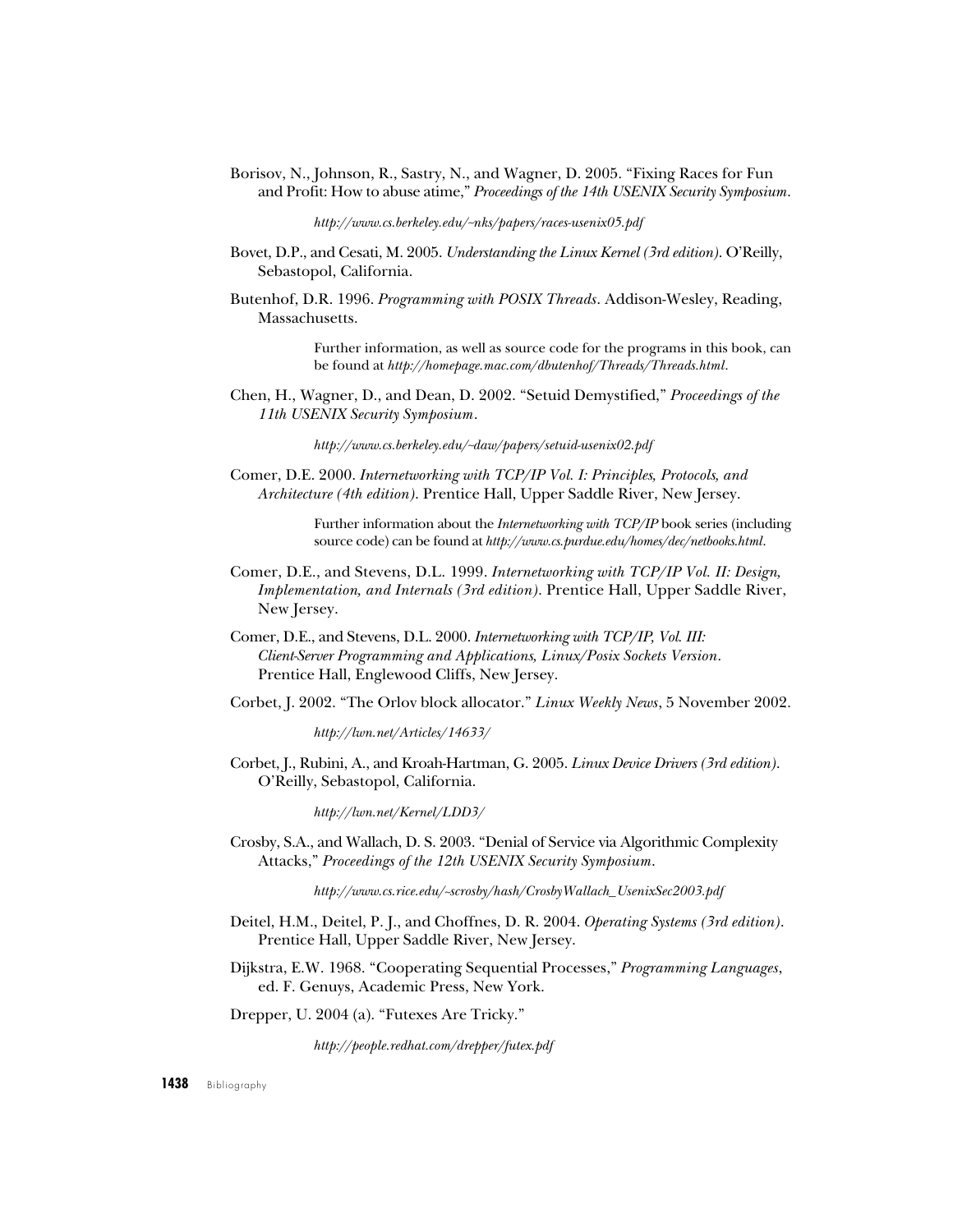Drepper, U. 2004 (b). "How to Write Shared Libraries."

http://people.redhat.com/drepper/dsohowto.pdf

Drepper, U. 2007. "What Every Programmer Should Know About Memory."

http://people.redhat.com/drepper/cpumemory.pdf

Drepper, U. 2009. "Defensive Programming for Red Hat Enterprise Linux."

http://people.redhat.com/drepper/defprogramming.pdf

- Erickson, J.M. 2008. Hacking: The Art of Exploitation (2nd edition). No Starch Press, San Francisco, California.
- Floyd, S. 1994. "TCP and Explicit Congestion Notification," ACM Computer Communication Review, Vol. 24, No. 5, October 1994, pages 10–23.

http://www.icir.org/floyd/papers/tcp\_ecn.4.pdf

Franke, H., Russell, R., and Kirkwood, M. 2002. "Fuss, Futexes and Furwocks: Fast Userlevel Locking in Linux," Proceedings of the Ottawa Linux Symposium 2002.

http://www.kernel.org/doc/ols/2002/ols2002-pages-479-495.pdf

- Frisch, A. 2002. Essential System Administration (3rd edition). O'Reilly, Sebastopol, California.
- Gallmeister, B.O. 1995. POSIX.4: Programming for the Real World. O'Reilly, Sebastopol, California.
- Gammo, L., Brecht, T., Shukla, A., and Pariag, D. 2004. "Comparing and Evaluating epoll, select, and poll Event Mechanisms," Proceedings of the Ottawa Linux Symposium 2002.

http://www.kernel.org/doc/ols/2004/ols2004v1-pages-215-226.pdf

- Gancarz, M. 2003. Linux and the Unix Philosophy. Digital Press.
- Garfinkel, S., Spafford, G., and Schwartz, A. 2003. Practical Unix and Internet Security (3rd edition). O'Reilly, Sebastopol, California.
- Gont, F. 2008. Security Assessment of the Internet Protocol. UK Centre for the Protection of the National Infrastructure.

http://www.cpni.gov.uk/Docs/InternetProtocol.pdf

Gont, F. 2009 (a). Security Assessment of the Transmission Control Protocol (TCP). CPNI Technical Note 3/2009. UK Centre for the Protection of the National Infrastructure.

http://www.cpni.gov.uk/Docs/tn-03-09-security-assessment-TCP.pdf

Gont, F., and Yourtchenko, A. 2009 (b). "On the implementation of TCP urgent data." Internet draft, 20 May 2009.

http://www.gont.com.ar/drafts/urgent-data/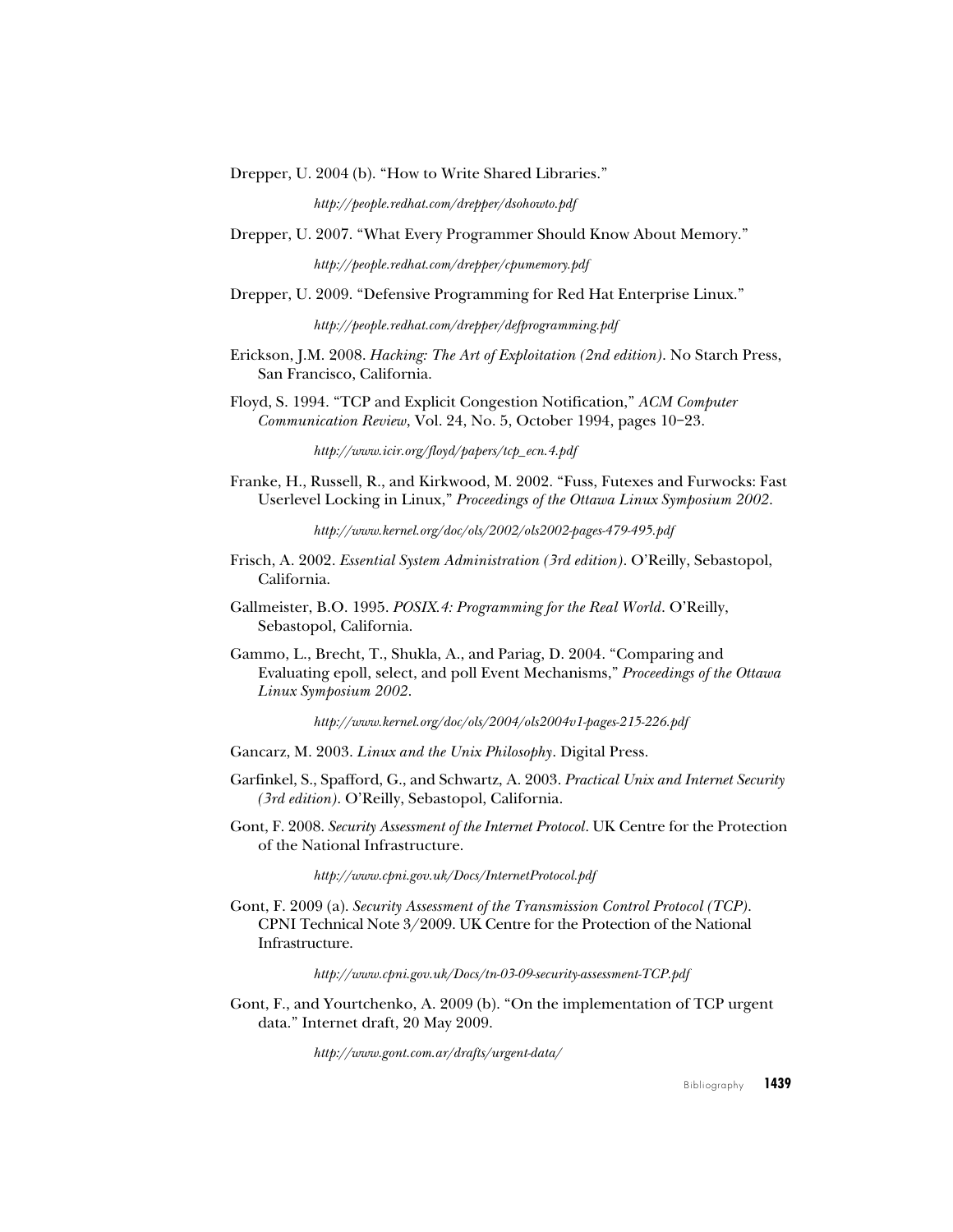- Goodheart, B., and Cox, J. 1994. The Magic Garden Explained: The Internals of UNIX SVR4. Prentice Hall, Englewood Cliffs, New Jersey.
- Goralski, W. 2009. The Illustrated Network: How TCP/IP Works in a Modern Network. Morgan Kaufmann, Burlington, Massachusetts.
- Gorman, M. 2004. Understanding the Linux Virtual Memory Manager. Prentice Hall, Upper Saddle River, New Jersey.

Available online at http://www.phptr.com/perens.

Grünbacher, A. 2003. "POSIX Access Control Lists on Linux," Proceedings of USENIX 2003/Freenix Track, pages 259–272.

http://www.suse.de/~agruen/acl/linux-acls/online/

Gutmann, P. 1996. "Secure Deletion of Data from Magnetic and Solid-State Memory," Proceedings of the 6th USENIX Security Symposium.

http://www.cs.auckland.ac.nz/~pgut001/pubs/secure\_del.html

Hallyn, S. 2007. "POSIX file capabilities: Parceling the power of root."

http://www.ibm.com/developerworks/library/l-posixcap.html

- Harbison, S., and Steele, G. 2002. C: A Reference Manual (5th edition). Prentice Hall, Englewood Cliffs, New Jersey.
- Herbert, T.F. 2004. The Linux TCP/IP Stack: Networking for Embedded Systems. Charles River Media, Hingham, Massachusetts.
- Hubička, J. 2003. "Porting GCC to the AMD64 Architecture," Proceedings of the First Annual GCC Developers' Summit.

http://www.ucw.cz/~hubicka/papers/amd64/index.html

- Johnson, M.K., and Troan, E.W. 2005. Linux Application Development (2nd edition). Addison-Wesley, Reading, Massachusetts.
- Josey, A. (ed.). 2004. The Single UNIX Specification, Authorized Guide to Version 3. The Open Group.

See http://www.unix-systems.org/version3/theguide.html for details on ordering this guide. A newer version of this guide (published in 2010) for version 4 of the specification can be ordered online at http://www.opengroup.org/bookstore/ catalog/.

Kent, A., and Mogul, J.C. 1987. "Fragmentation Considered Harmful," ACM Computer Communication Review, Vol. 17, No. 5, August 1987.

http://www.acm.org/sigcomm/ccr/archive/1995/jan95/ccr-9501-mogulf1.pdf

Kernighan, B.W., and Ritchie, D.M. 1988. The C Programming Language (2nd edition). Prentice Hall, Englewood Cliffs, New Jersey.

Kopparapu, C. 2002. Load Balancing Servers, Firewalls, and Caches. John Wiley and Sons.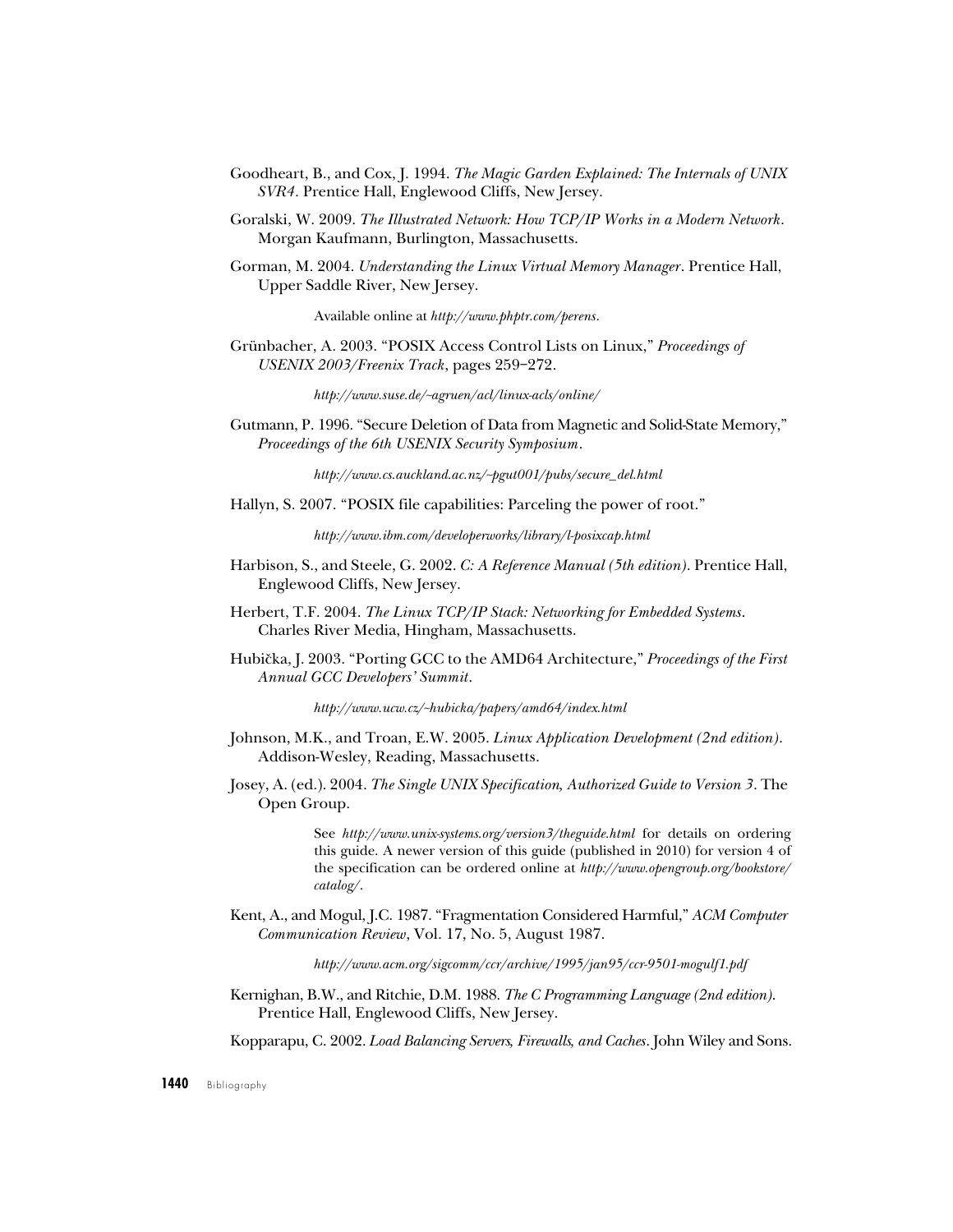Kozierok, C.M. 2005. The TCP/IP Guide. No Starch Press, San Francisco, California.

http://www.tcpipguide.com/

Kroah-Hartman, G. 2003. "udev—A Userspace Implementation of devfs," Proceedings of the 2003 Linux Symposium.

> http://www.kroah.com/linux/talks/ols\_2003\_udev\_paper/Reprint-Kroah-Hartman-OLS2003.pdf

Kumar, A., Cao, M., Santos, J., and Dilger, A. 2008. "Ext4 block and inode allocator improvements," Proceedings of the 2008 Linux Symposium, Ottawa, Canada.

http://ols.fedoraproject.org/OLS/Reprints-2008/kumar-reprint.pdf

Lemon, J. 2001. "Kqueue: A generic and scalable event notification facility," Proceedings of USENIX 2001/Freenix Track.

http://people.freebsd.org/~jlemon/papers/kqueue\_freenix.pdf

Lemon, J. 2002. "Resisting SYN flood DoS attacks with a SYN cache," Proceedings of USENIX BSDCon 2002.

http://people.freebsd.org/~jlemon/papers/syncache.pdf

Levine, J. 2000. Linkers and Loaders. Morgan Kaufmann, San Francisco, California.

http://www.iecc.com/linker/

Lewine, D. 1991. POSIX Programmer's Guide. O'Reilly, Sebastopol, California.

Liang, S. 1999. The Java Native Interface: Programmer's Guide and Specification. Addison-Wesley, Reading, Massachusetts.

http://java.sun.com/docs/books/jni/

- Libes, D., and Ressler, S. 1989. Life with UNIX: A Guide for Everyone. Prentice Hall, Englewood Cliffs, New Jersey.
- Lions, J. 1996. Lions' Commentary on UNIX 6th Edition with Source Code. Peer-to-Peer Communications, San Jose, California.

[Lions, 1996] was originally produced by an Australian academic, the late John Lions, in 1977 for use in an operating systems class that he taught. At that time, it could not be formally published because of licensing restrictions. Nevertheless, pirated photocopies became widely distributed within the UNIX community, and, in Dennis Ritchie's words, "educated a generation" of UNIX programmers.

- Love, R. 2010. Linux Kernel Development (3rd edition). Addison-Wesley, Reading, Massachusetts.
- Lu, H.J. 1995. "ELF: From the Programmer's Perspective."

http://www.trunix.org/programlama/os/elf-hl/Documentation/elf/elf.html

Bibliography **1441**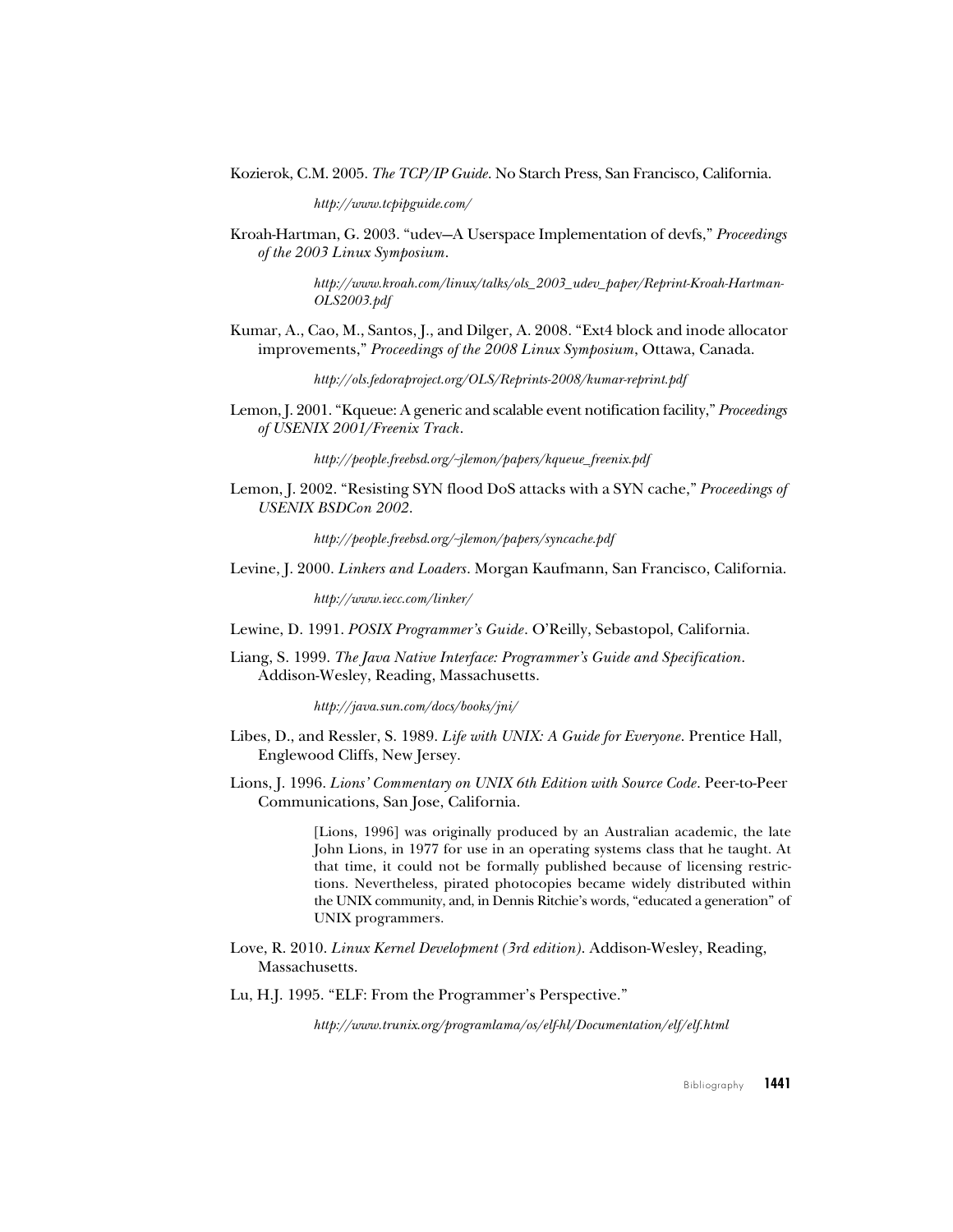- Mann, S., and Mitchell, E.L. 2003. Linux System Security (2nd edition). Prentice Hall, Englewood Cliffs, New Jersey.
- Matloff, N. and Salzman, P.J. 2008. The Art of Debugging with GDB, DDD, and Eclipse. No Starch Press, San Francisco, California.
- Maxwell, S. 1999. Linux Core Kernel Commentary. Coriolis, Scottsdale, Arizona.

This book provides an annotated listing of selected parts of the Linux 2.2.5 kernel.

McKusick, M.K., Joy, W.N., Leffler, S.J., and Fabry, R.S. 1984. "A fast file system for UNIX," ACM Transactions on Computer Systems, Vol. 2, Issue 3 (August).

This paper can be found online at a variety of locations.

- McKusick, M.K. 1999. "Twenty years of Berkeley Unix," Open Sources: Voices from the Open Source Revolution, C. DiBona, S. Ockman, and M. Stone (eds.). O'Reilly, Sebastopol, California.
- McKusick, M.K., Bostic, K., and Karels, M.J. 1996. The Design and Implementation of the 4.4BSD Operating System. Addison-Wesley, Reading, Massachusetts.
- McKusick, M.K., and Neville-Neil, G.V. 2005. The Design and Implementation of the FreeBSD Operating System. Addison-Wesley, Reading, Massachusetts.
- Mecklenburg, R. 2005. Managing Projects with GNU Make (3rd edition). O'Reilly, Sebastopol, California.
- Mills, D.L. 1992. "Network Time Protocol (Version 3) Specification, Implementation and Analysis," RFC 1305, March 1992.

http://www.rfc-editor.org/rfc/rfc1305.txt

- Mochel, P. "The sysfs Filesystem," Proceedings of the Ottawa Linux Symposium 2002.
- Mosberger, D., and Eranian, S. 2002. IA-64 Linux Kernel: Design and Implementation. Prentice Hall, Upper Saddle River, New Jersey.
- Peek, J., Todino-Gonguet, G., and Strang, J. 2001. Learning the UNIX Operating System (5th edition). O'Reilly, Sebastopol, California.
- Peikari, C., and Chuvakin, A. 2004. Security Warrior. O'Reilly, Sebastopol, California.
- Plauger, P.J. 1992. The Standard C Library. Prentice Hall, Englewood Cliffs, New Jersey.
- Quarterman, J.S., and Wilhelm, S. 1993. UNIX, Posix, and Open Systems: The Open Standards Puzzle. Addison-Wesley, Reading, Massachusetts.
- Ritchie, D.M. 1984. "The Evolution of the UNIX Time-sharing System,"  $AT\mathcal{F}T$  Bell Laboratories Technical Journal, 63, No. 6 Part 2 (October 1984), pages 1577–93.

Dennis Ritchie's home page (http://www.cs.bell-labs.com/who/dmr/index.html) provides a pointer to an online version of this paper, as well as [Ritchie & Thompson, 1974], and has many other pieces of UNIX history.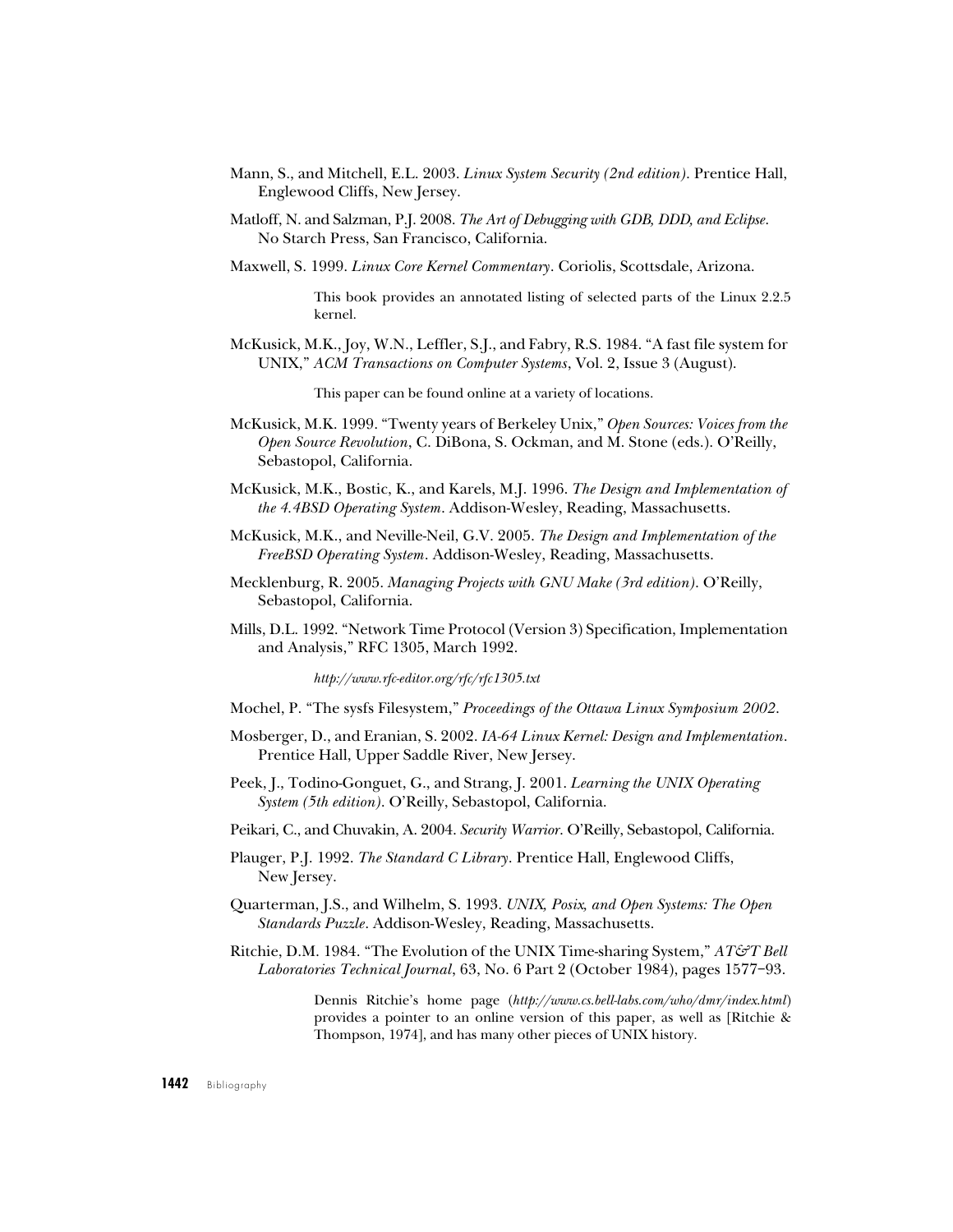- Ritchie, D.M., and Thompson, K.L. 1974. "The Unix Time-Sharing System," Communications of the ACM, 17 ( July 1974), pages 365–375.
- Robbins, K.A., and Robbins, S. 2003. UNIX Systems Programming: Communication, Concurrency, and Threads (2nd edition). Prentice Hall, Upper Saddle River, New Jersey.
- Rochkind, M.J. 1985. Advanced UNIX Programming. Prentice Hall, Englewood Cliffs, New Jersey.
- Rochkind, M.J. 2004. Advanced UNIX Programming (2nd edition). Addison-Wesley, Reading, Massachusetts.
- Rosen, L. 2005. Open Source Licensing: Software Freedom and Intellectual Property Law. Prentice Hall, Upper Saddle River, New Jersey.
- St. Laurent, A.M. 2004. Understanding Open Source and Free Software Licensing. O'Reilly, Sebastopol, California.
- Salus, P.H. 1994. A Quarter Century of UNIX. Addison-Wesley, Reading, Massachusetts.
- Salus, P.H. 2008. The Daemon, the Gnu, and the Penguin. Addison-Wesley, Reading, Massachusetts.

http://www.groklaw.net/staticpages/index.php?page=20051013231901859 A short history of Linux, the BSDs, the HURD, and other free software projects.

Sarolahti, P., and Kuznetsov, A. 2002. "Congestion Control in Linux TCP," Proceedings of USENIX 2002/Freenix Track.

http://www.cs.helsinki.fi/research/iwtcp/papers/linuxtcp.pdf

- Schimmel, C. 1994. UNIX Systems for Modern Architectures. Addison-Wesley, Reading, Massachusetts.
- Snader, J.C. 2000. Effective TCP/IP Programming: 44 tips to improve your network programming. Addison-Wesley, Reading, Massachusetts.
- Stevens, W.R. 1992. Advanced Programming in the UNIX Environment. Addison-Wesley, Reading, Massachusetts.

Further information about all of the books of the late W. Richard Stevens (including program source code, with some modified code versions for Linux submitted by readers) can be found at http://www.kohala.com/start/.

- Stevens, W.R. 1998. UNIX Network Programming, Volume 1 (2nd edition): Networking APIs: Sockets and XTI. Prentice Hall, Upper Saddle River, New Jersey.
- Stevens, W.R. 1999. UNIX Network Programming, Volume 2 (2nd edition): Interprocess Communications. Prentice Hall, Upper Saddle River, New Jersey.
- Stevens, W.R. 1994. TCP/IP Illustrated, Volume 1: The Protocols. Addison-Wesley, Reading, Massachusetts.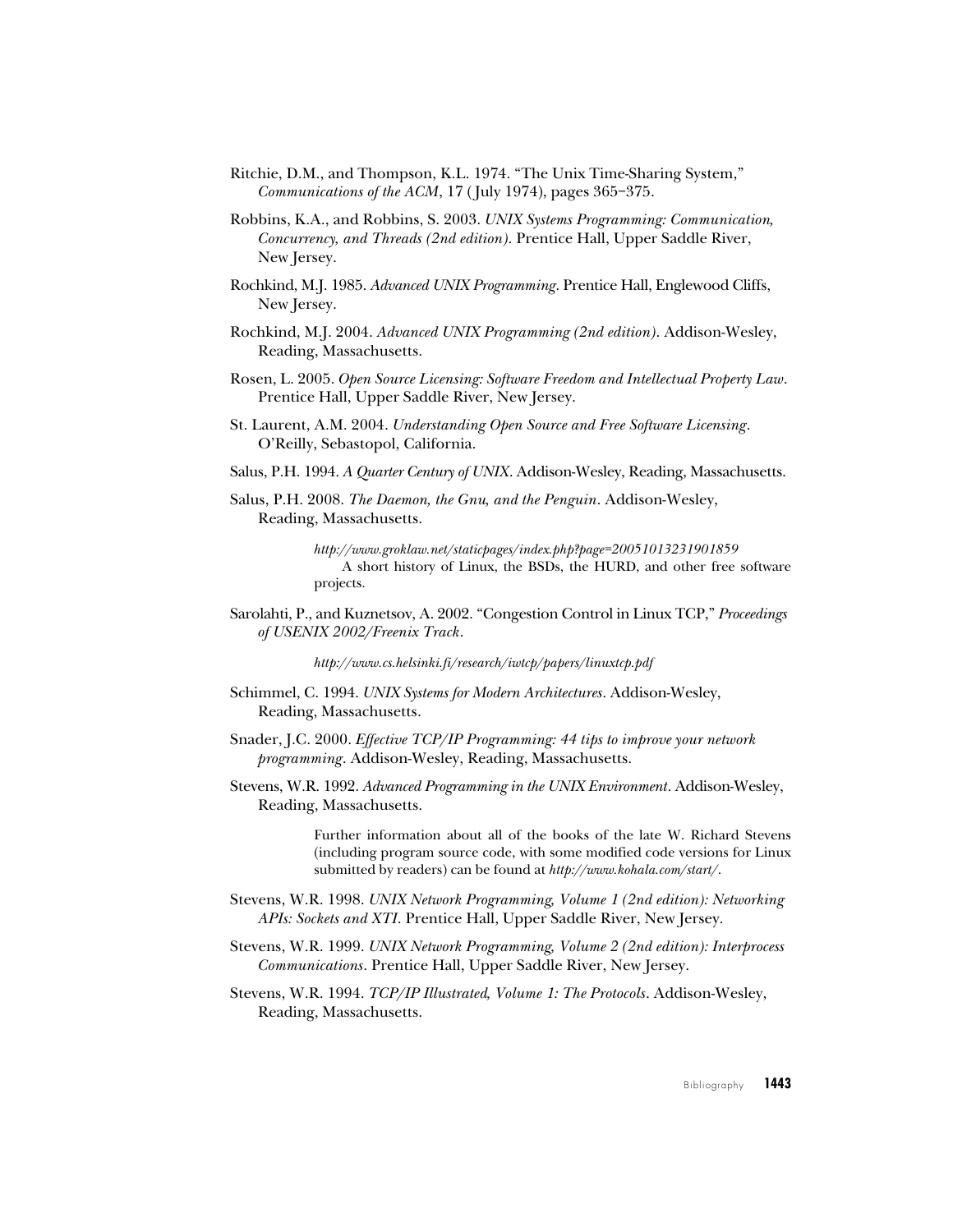- Stevens, W.R. 1996. TCP/IP Illustrated, Volume 3: TCP for Transactions, HTTP, NNTP, and the UNIX Domain Protocols. Addison-Wesley, Reading, Massachusetts.
- Stevens, W.R., Fenner, B., and Rudoff, A.M. 2004. UNIX Network Programming, Volume 1 (3rd edition): The Sockets Networking API. Addison-Wesley, Boston, Massachusetts.

Source code for this edition is available at http://www.unpbook.com/. In most cases where we make reference to [Stevens et al., 2004] in this book, the same material can also found in [Stevens, 1998], the preceding edition of UNIX Network Programming, Volume 1.

- Stevens, W.R., and Rago, S.A. 2005. Advanced Programming in the UNIX Environment (2nd edition). Addison-Wesley, Boston, Massachusetts.
- Stewart, R.R., and Xie, Q. 2001. Stream Control Transmission Protocol (SCTP). Addison-Wesley, Reading, Massachusetts.
- Stone, J., and Partridge, C. 2000. "When the CRC and the TCP Checksum Disagree," Proceedings of SIGCOMM 2000.

http://www.acm.org/sigcomm/sigcomm2000/conf/abstract/9-1.htm

- Strang, J. 1986. Programming with Curses. O'Reilly, Sebastopol, California.
- Strang, J., Mui, L., and O'Reilly, T. 1988. Termcap & Terminfo (3rd edition). O'Reilly, Sebastopol, California.
- Tanenbaum, A.S. 2007. Modern Operating Systems (3rd edition). Prentice Hall, Upper Saddle River, New Jersey.
- Tanenbaum, A.S. 2002. Computer Networks (4th edition). Prentice Hall, Upper Saddle River, New Jersey.
- Tanenbaum, A.S., and Woodhull, A.S. 2006. Operating Systems: Design And Implementation (3rd edition). Prentice Hall, Upper Saddle River, New Jersey.
- Torvalds, L.B., and Diamond, D. 2001. Just for Fun: The Story of an Accidental Revolutionary. HarperCollins, New York, New York.

Tsafrir, D., da Silva, D., and Wagner, D. "The Murky Issue of Changing Process Identity: Revising 'Setuid Demystified'," ;login: The USENIX Magazine, June 2008.

http://www.usenix.org/publications/login/2008-06/pdfs/tsafrir.pdf

- Vahalia, U. 1996. UNIX Internals: The New Frontiers. Prentice Hall, Upper Saddle River, New Jersey.
- van der Linden, P. 1994. Expert C Programming—Deep C Secrets. Prentice Hall, Englewood Cliffs, New Jersey.
- Vaughan, G.V., Elliston, B., Tromey, T., and Taylor, I.L. 2000. GNU Autoconf, Automake, and Libtool. New Riders, Indianapolis, Indiana.

http://sources.redhat.com/autobook/